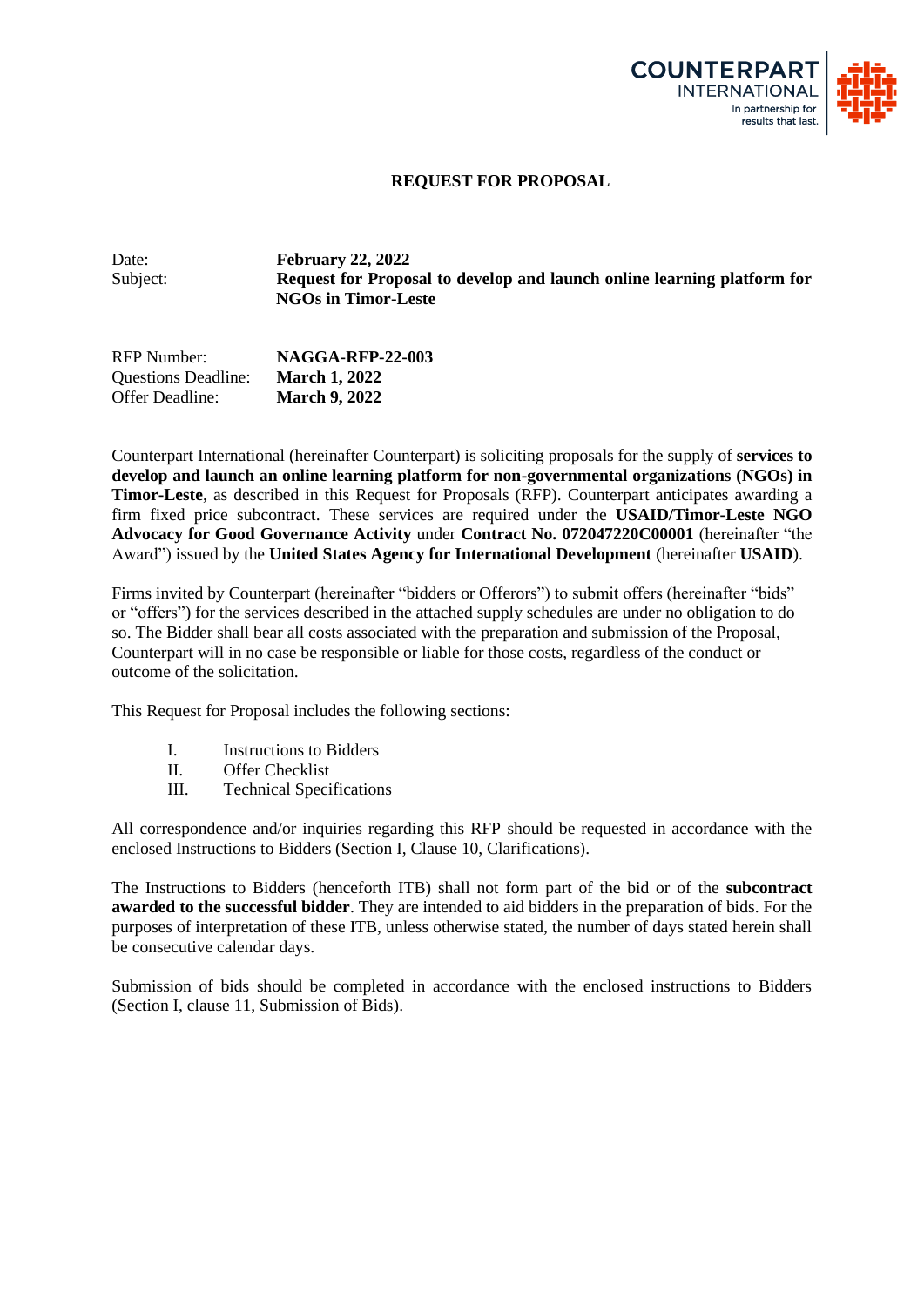### **SECTION I INSTRUCTIONS TO BIDDERS**

# **1. Introduction**

- 1.1 **Request for Proposal (RFP) No. NAGGA-RFP-21-003,** dated **February 22, 2022** Counterpart, acting on behalf of the **USAID/Timor-Leste NGO Advocacy for Good Governance Activity**, is hereby soliciting bids for the supply of comprehensive services to **develop and launch an online learning platform for NGOs in Timor-Leste,** as described in Section II of the ITB.
- 1.2 The USAID/Timor-Leste NGO Advocacy for Good Governance Activity (hereinafter known as the Activity) is currently being implemented by Counterpart International (Counterpart). The Activity seeks to expand the NGO enabling environment and strengthen the organizational, research, networking, and financial capacity for local NGOs in Timor-Leste to provide increased evidence-based, sustainable advocacy services on behalf of citizens.

### **2. Eligible Source Countries for Goods and Services**

- 2.1 All goods and services to be supplied under the **subcontract** that exceed \$25,000, shall have their origin in countries listed under the USAID Geographical Code 937 and shall include the following:
	- **937 – "**Any area or country including the U.S., cooperating country, and developing countries, excluding advanced developing country." List of Advanced Developing Countries:<https://2012-2017.usaid.gov/sites/default/files/documents/1876/310mab.pdf>
- 2.2 A bidder will be considered ineligible if it has been suspended, debarred, or ineligible, as Indicated on (1) the "List of Parties Excluded from Federal Nonprocurement Programs" and/or (2) the "Consolidated Lists of Designated Nationals". Bidders submitting proposals must (1) be officially licensed to do such business in Timor-Leste, (2) be able to receive USAID funds. In addition, Bidders may be required to provide the following information:
	- Documentation to verify licensure (e.g., tax id, registration certificate, etc.)
	- Demonstration of adequate management and financial resources to perform the contract
	- Satisfactory records of performance history, integrity and business ethics
	- Documentation to verify that their organization is locally registered and/or currently operating in Timor-Leste.

# **3. Preparation of Bids**

- 3.1 Bidders are expected to examine the specifications and all instructions contained in this RFP. Failure to do so shall be at the Bidder's risk.
- 3.2 The Bid prepared by the Bidder and all correspondence related to the Bid and exchanged by the Bidder and Counterpart shall be in English.

# **4. Contents of Bid**

Submitted bids are required to consist of the following documents: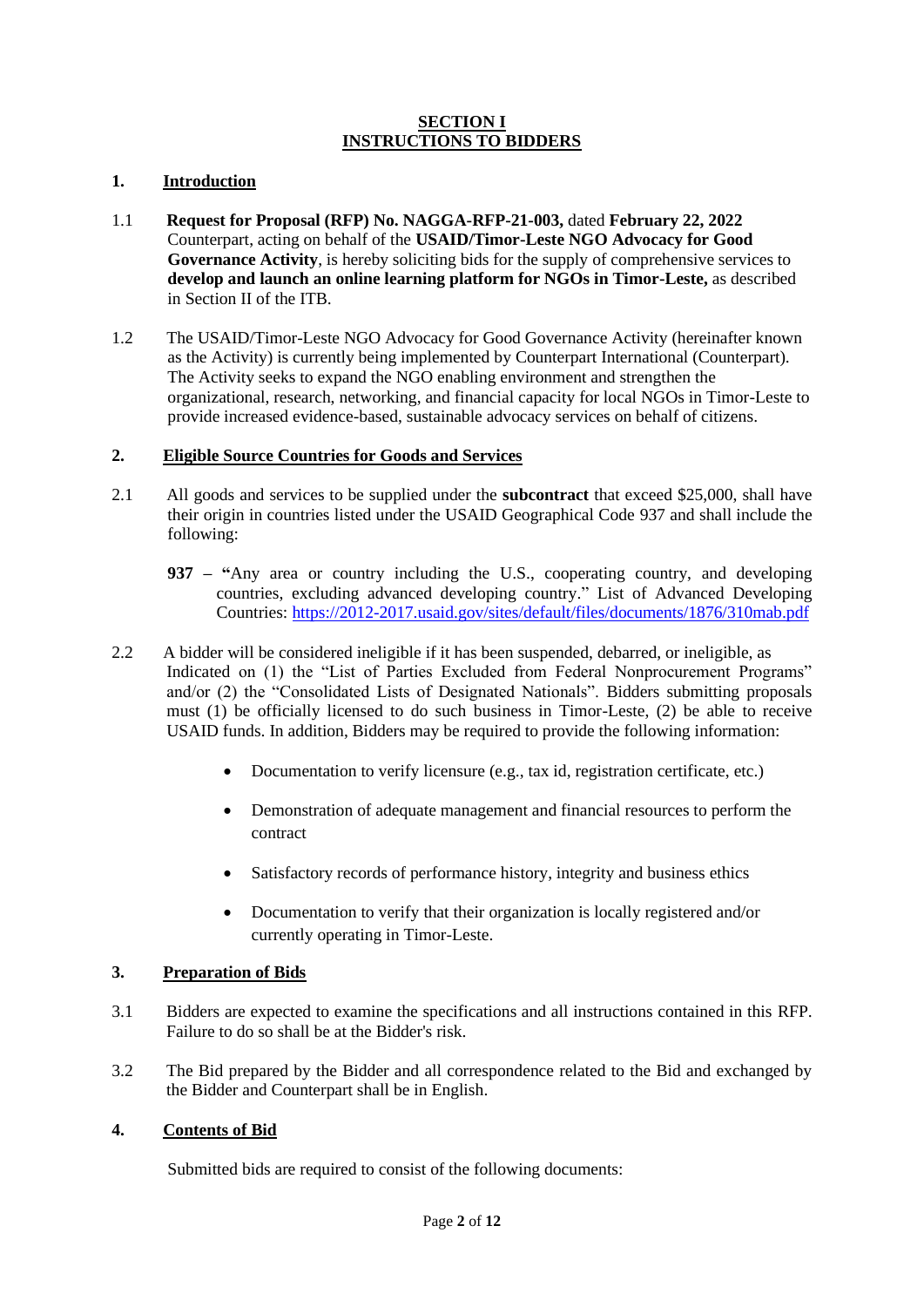# Technical Proposal

- 1. Statement of Qualifications, as referenced in clause 7, showing evidence of prior experience in:
	- i. Developing, launching, and handing over an online learning/digital platform for a local non-governmental organization (NGO) in Timor-Leste that includes functionalities such as a searchable resource library.
	- ii. Developing an online learning/digital platform as described above as part of a development project and in collaboration with both local and international partners.
	- iii. Developing a digital platform for Timorese NGOs as users.
	- iv. Direct, in-person collaboration and engagement with Timorese NGO(s) to develop and deliver technology solutions.
	- v. Implementing technology solution projects in partnership with international donor agencies.
	- vi. Planning for product sustainability and effective handover, including of licensing, to a recipient non-governmental organization.
- 2. Outline of proposed services (including technologies to be used), solutions, and qualifications of proposed team
- 3. Plan of action and implementation timetable to implement the scope of work outlined in Section III.
- 4. Identify and document the security requirements for example, where data is stored, how users should receive logins and passwords and authenticate into the system, and who can have access to what data, with administrator rights to make changes and those who can make changes.
- 5. Propose methodology of integration and compatibility with existing digital platform Hamutuk.tl.
- 6. Provide a plan detailing the timeframe for user acceptance testing and subsequent handover/transition strategy which includes inspection, FAQ, and trouble shooting.

# Cost Proposal

1. Cost Proposal – in Microsoft Excel, unlocked, and with formulas intact.

# **5. Format and Signing of Bid**

The Bidder shall prepare one bid in two parts (technical and price quote) with all the required sections of the proposal and shall be signed by a person duly authorized to bind the Bidder.

# **6. Cost Proposal**

- 6.1 The cost proposal is used to determine which proposals represent the best value and serves as a basis of negotiation before award of a subcontract. Therefore, the offerors must provide a detailed budget showing major line items as well as a budget. Bidders shall prepare a cost proposal in a workable Microsoft Excel document (unlocked with intact formulas) specifying the detailed cost breakdown and the total price of the services being offered in response to this RFP. The Bid shall clearly indicate that the prices shall be for the services whose technical specifications are described in Section III – Technical Specifications.
- 6.2 The Bidder shall indicate the unit price in USD for each service, the description, the quantity, and the total cost in USD of the Bid, which will comprise the total price of the Bid. If there is any discrepancy between the unit price and the total amount, the unit price shall be considered as correct, and the total amount adjusted accordingly. It shall be assumed that the Bidder is not bidding on any item for which a unit price or total amount is not indicated.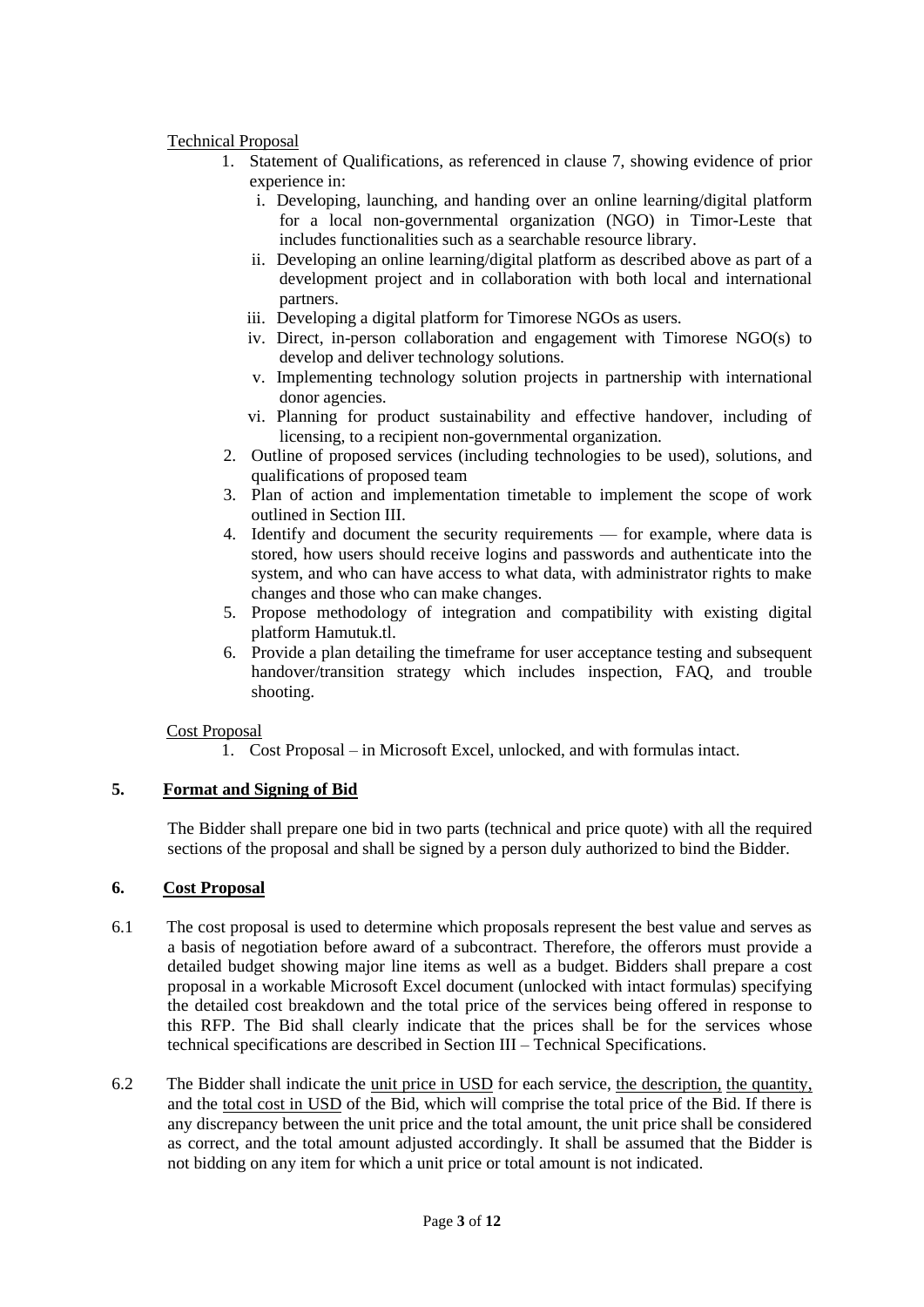- 6.3 Counterpart International reserves the right to request additional cost information if the evaluation committee has concerns of the reasonableness and/or realism.
- 6.4 Counterpart International has tax-exempt status and we request tax-exclusive pricing information.

### **7. Statement of Qualifications**

The Bidder shall include a Statement of Qualifications. The **Statement of Qualifications** (please refer to Clause 4 above) shall not exceed three (3) pages in length and will be used to evaluate the Offeror's organizational and technical capacity, in relation to the Product/Services Specifications provided. The Statement of Qualifications must include, but is not limited to:

- Size of the agency/firm; financial resources available to complete this work; staffing competencies and capabilities; past experience performing similar work for/with other organizations/companies (especially those supporting the work of international donors) and/or in the similar context.
- A written description of institutional capacity and experience implementing similar projects, fulfilling tasks and meeting clients' needs, and preparing the product for sustainability and handover, as described Section III, Technical Specifications.
- A statement that the Offeror has adequate IT, office and similar equipment and other necessary resources to carry out and complete the work specified in the SOW should the work need to be performed remotely/virtually due to the impact of COVID-19 and the related circumstances beyond either party's control
- References of successful prior projects of a similar nature are of key importance. These references should include contact names, e-mail addresses, and telephone numbers of persons who can be contacted regarding the Bidder's prior performance.

#### **8. Bid Validity Period**

8.1 Bids shall remain valid until **for ninety (90) days** after the offer deadline. A bid valid for a shorter period shall be rejected as non-responsive.

#### **9. Deadline and Late Bids**

- 9.1 It is the Bidder's sole responsibility to ensure that bids are received by Counterpart on or before the Offer Deadline of **March 9, 2022** Electronic submissions are strongly encouraged. Faxed bids will not be accepted.
- 9.2 A Bid received after the deadline for submission of bids shall be considered only at the discretion of Counterpart. Bidders will be held responsible for ensuring that their bids are received in accordance with the instructions stated herein.

#### **10. Clarification of Bidding Documents**

Questions regarding the technical or administrative requirements of this RFP may be submitted no later than **March 1, 2022, at 5:00 p.m. EST** by email to [NAGGAprocurement@counterpart.org.](mailto:NAGGAprocurement@counterpart.org)

During discussions, evaluators may determine a need for written clarification on an Offeror's proposal. Offerors shall only provide additional information to clarify their original response. This is not an opportunity for the Offeror to change their response to the original question.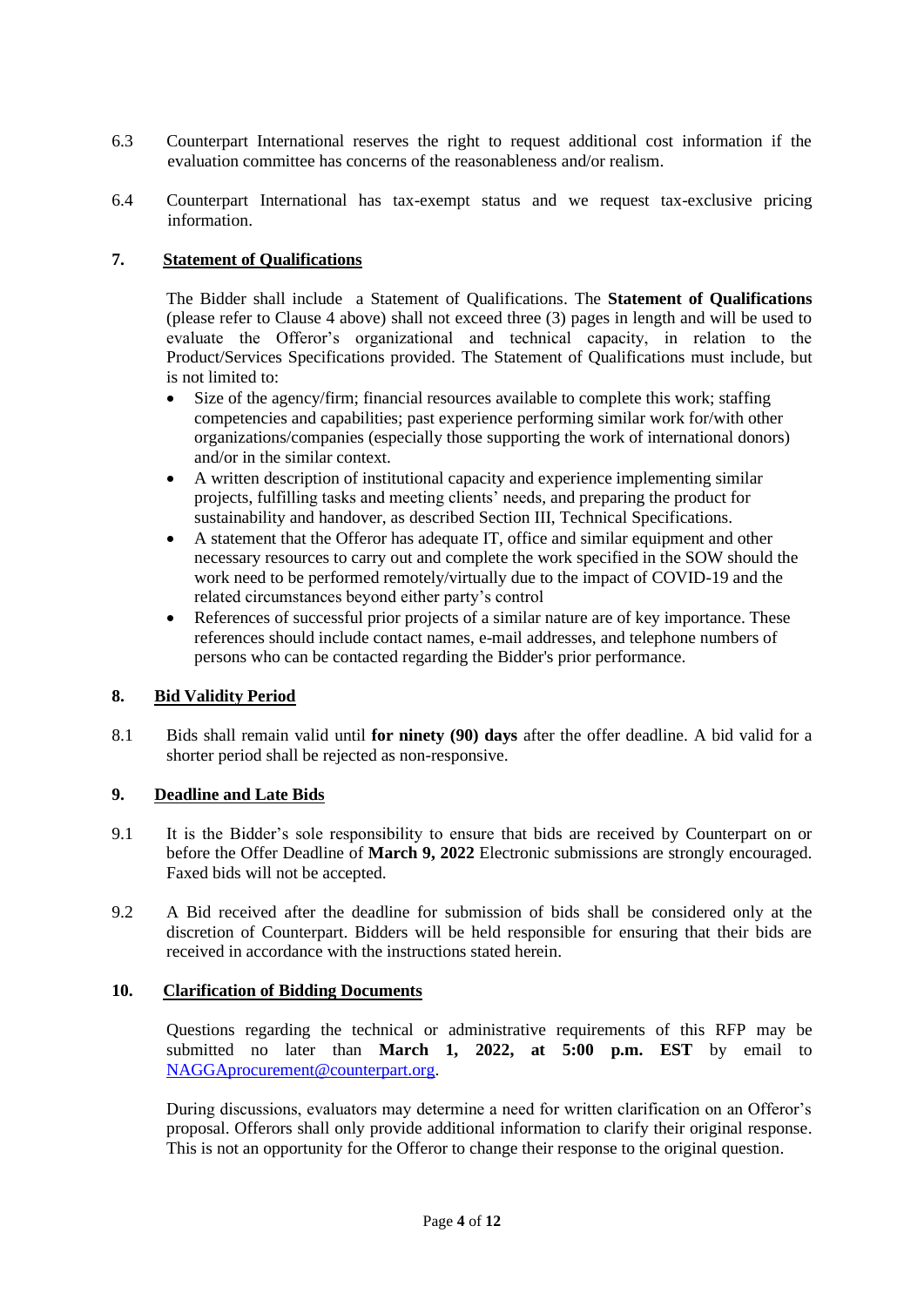# **11. Submission of Bids**

- 11.1 Only electronic submissions will be accepted. All bids with technical and price schedule must be received by **March 9, 2022 at 5:00 p.m. EST by email to NAGGAprocurement@counterpart.org.** Late bids will be evaluated at the sole discretion of the program.
- 11.2 Ensuring successful transmission and receipt of the bids is the responsibility of the Bidder. It is recommended that no e-mail exceed the size of 10 MB, inclusive of attachments.

# **12. Amendment of Bidding Documents**

Counterpart may at its discretion, for any reason, whether at its own initiative or in response to a clarification by a Bidder, modify bidding documents by amendment. All prospective Bidders that have received bidding documents will be notified of the amendment by e-mail and such amendments will be binding on them.

# **13. Modification of Bids**

Any Bidder has the right to withdraw, modify, or correct its bid after it has been delivered to Counterpart, provided the request for such a withdrawal, modification, or correction together with full details of such modification or correction is received by Counterpart at the submission contact point given above before the time set for opening bids. Counterpart may ask any Bidder for a clarification of its bid; nevertheless, no Bidder will be permitted to alter its Bid Price or make any other material modification after the deadline unless the RFP has been amended or the deadline extended. Clarifications which do not change the Bid Price or other material aspects of the bid may be accepted.

# **14. Criteria for Award and Evaluation**

14.1 Subject to Clause 15, Counterpart will award the **firm fixed price subcontract** to that Bidder whose proposal is deemed acceptable and which offers the best value based upon the evaluation criteria in Section III – Technical Specifications – Evaluation Criteria. In order for a bid to be deemed acceptable, it must comply with all the terms and conditions of the RFP without material modification. A material modification is one which affects the price, quantity, quality, delivery or installation date of the equipment or materials or which limits in any way any responsibilities, duties, or liabilities of the bidders or any rights of Counterpart. In addition, the successful bidder must be determined to be responsible. A responsible bidder is one who has the technical expertise, management capability, workload capacity, and financial resources to perform the work. Counterpart may, at its option, reject all bids.

#### **15. Counterpart's Right to Accept Any Bid and to Reject Any or All Bids**

15.1 Counterpart will reject any bid that is nonresponsive. Further, Counterpart reserves the right to waive any minor informalities in the bids received if it appears in Counterpart's best interests to do so, to reject the bid of any bidder if, in Counterpart's judgment, the bidder is not fully qualified to provide the services as specified in the **firm fixed pricesubcontract**, or to reject all bids.

# **16. Notification of Award**

16.1 Before the expiration of the period of bid validity, Counterpart will notify the successful Bidder in writing that its bid has been accepted.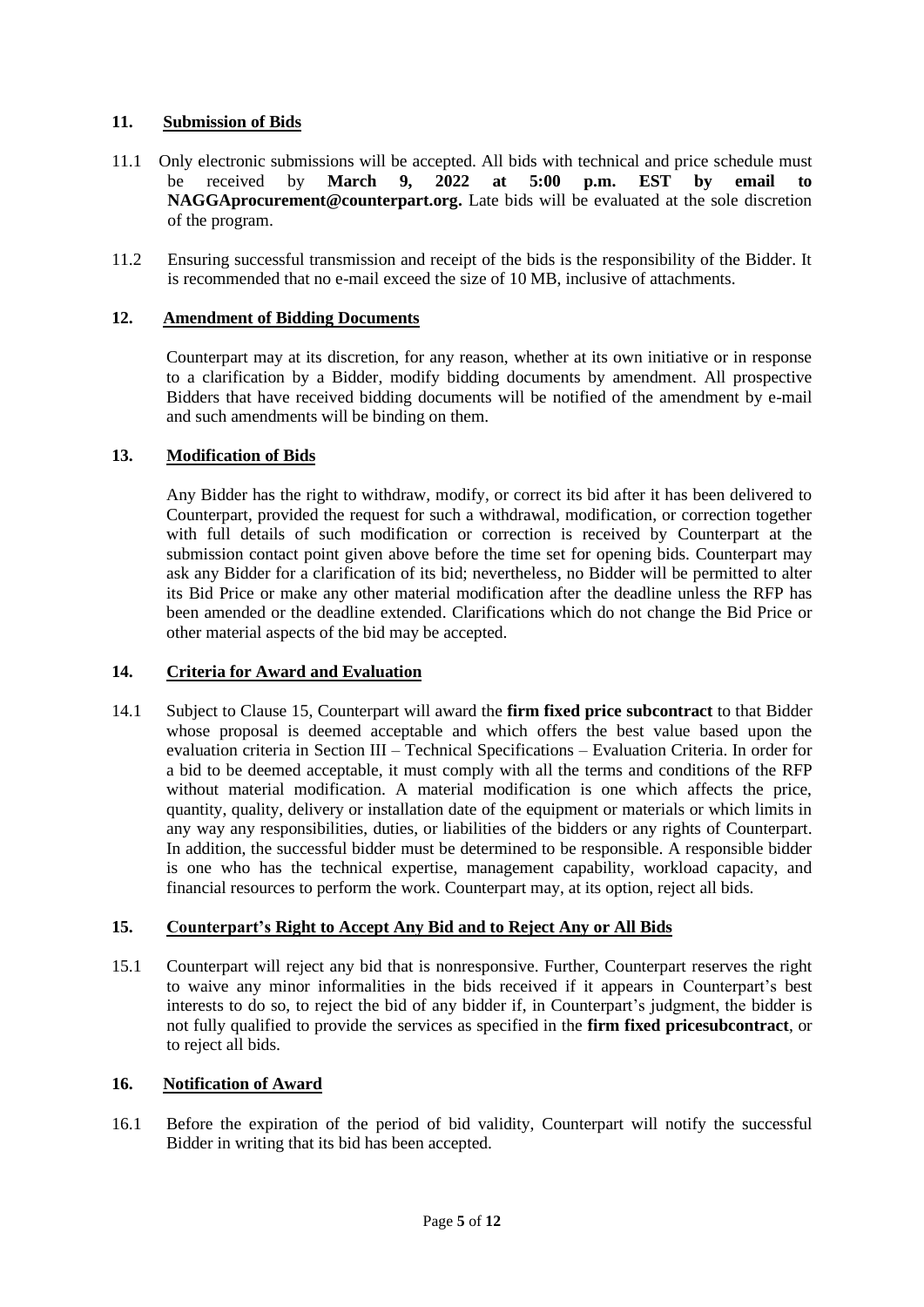16.2 Upon the successful Bidder acknowledging receipt of the Notification of Award, Counterpart will promptly notify any unsuccessful Bidder, the name of the successful Bidder and that their bids were rejected. If after notification of award, a Bidder wishes to ascertain the grounds on which its bid was not selected, it should address its request to Counterpart in writing.

# 17. **Acceptance of Privacy Policy and Terms and Conditions.**

By Submitting a proposal to Counterpart International, The company or the individual consents to Counterpart's privacy policy terms and conditions [\(https://www.counterpart.org/terms-and-conditions/](https://www.counterpart.org/terms-and-conditions/) ), and provides Counterpart International permission to process the company's or individual's personal data specifically for the performance of, and purposes identified in, this solicitation document and in compliance with Counterpart's legal obligations under applicable United States and European Union laws, data protection and regulations and any other applicable legal requirements. The company/Individual may withdraw their consent at any time by contacting [privacy@counterpart.org.](mailto:privacy@counterpart.org) If consent is withdrawn, Counterpart reserves the right to accept or reject the offer.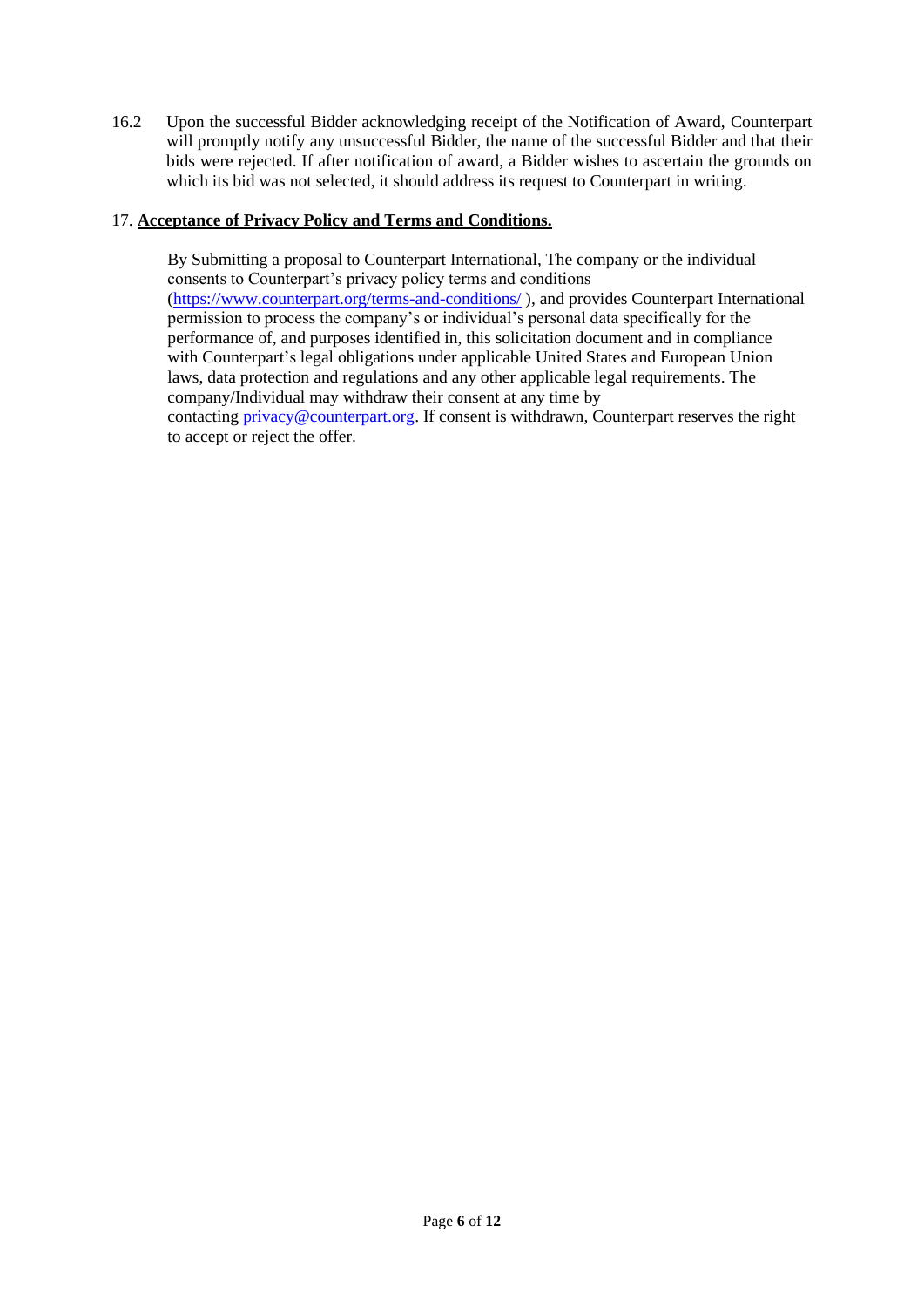# **SECTION II OFFER CHECKLIST**

To assist offerors in preparation of proposals, the following checklist summarizes the documentation to include an offer in response to this RFP:

□ Cover letter, signed by an authorized representative of the offeror (see Section IV below)

□ Official proposal, including:

□ Technical Proposal (refer to clause 4), including Statement of Qualifications (refer to clause 7)

□ Price Quote (refer to clause 6)

□ Copy of offeror's registration or business license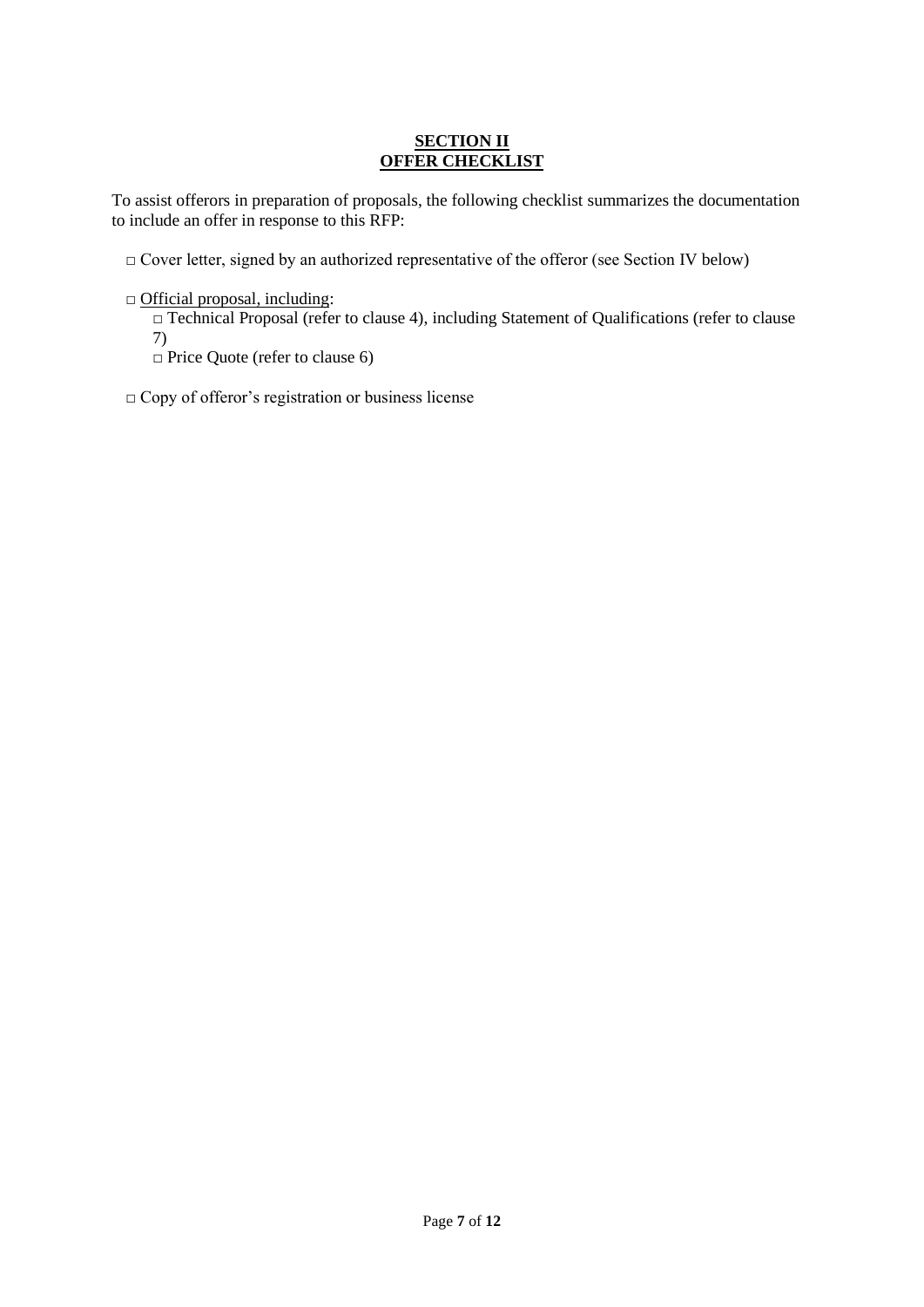## **SECTION III TECHNICAL SPECIFICATIONS**

# **1. General Background**

Counterpart seeks a firm to provide a full range of services for developing an **online learning platform for use of NGOs in Timor-Leste**. The platform will be housed with an organization of NGOs in Timor-Leste., which will eventually manage and operate the platform. The platform will include several functionalities, including a searchable **resource library/repository, a roster of technical experts/consultants, and a component that facilitates for communication, learning exchanges, and networking among NGO users**. The vendor will coordinate closely with the USAID/Timor-Leste NGO Advocacy for Good Governance Activity ("the Activity") and Timorese NGO forum throughout this process.

Counterpart anticipates the firm will provide these services over a period of **12 months, beginning in March 2022. If deemed necessary and appropriate, the Activity may continue the engagement as the developed learning platform evolves.** 

### **2. Scope of Work**

The vendor is anticipated to provide the following core services/tasks in collaboration with the Activity and forum of Timorese NGOs. **The Learning Platform and its components must be properly branded with the USAID logo**.

#### **Learning Platform**:

- Develop an **online Learning Platform** for Timorese NGOs that includes several functionalities, including a **resource library/repository, a roster of technical experts/consultants, and a component that facilitates for communication, learning exchanges, and networking among NGO users**.
- The Learning Platform design must respond to challenges the target audience may face, such as low bandwidth, internet connectivity challenges, dated hardware and software, learners who may be unfamiliar with online learning, etc.
- The Learning Platform must seamlessly integrate or operate alongside exiting platforms that the forum of Timorese NGOs currently manages.
- The vendor will design and lead a planning session with the Activity and the local partner/recipient to create a strategy and plan for the Learning Platform design and development and online course design and implementation.
- Manage the Platform and provide maintenance to ensure functionality of all components and positive user experience, including responding to reported glitches, troubleshooting, etc.
- The vendor will collect metrics on platform usage, including, but not limited to, number of unique visits, time spent on individual pages, which functionalities are used the most and least as well as garner user feedback on the site and make recommendations for changes based on user feedback.

#### **Maintenance, licensing, and handover**

- The vendor will develop a sustainability plan describing in detail the transfer of management and license of the Learning Platform to the forum of Timorese NGOs.
- Following launch of the Learning Platform, the vendor will provide system maintenance for a specified period and conduct training and coaching to ensure successful handover, including of Platform licensing, the local partner/recipient organization at the end of this subcontract.

#### **3. Assignment Duration, Place of Performance, and Other Conditions.**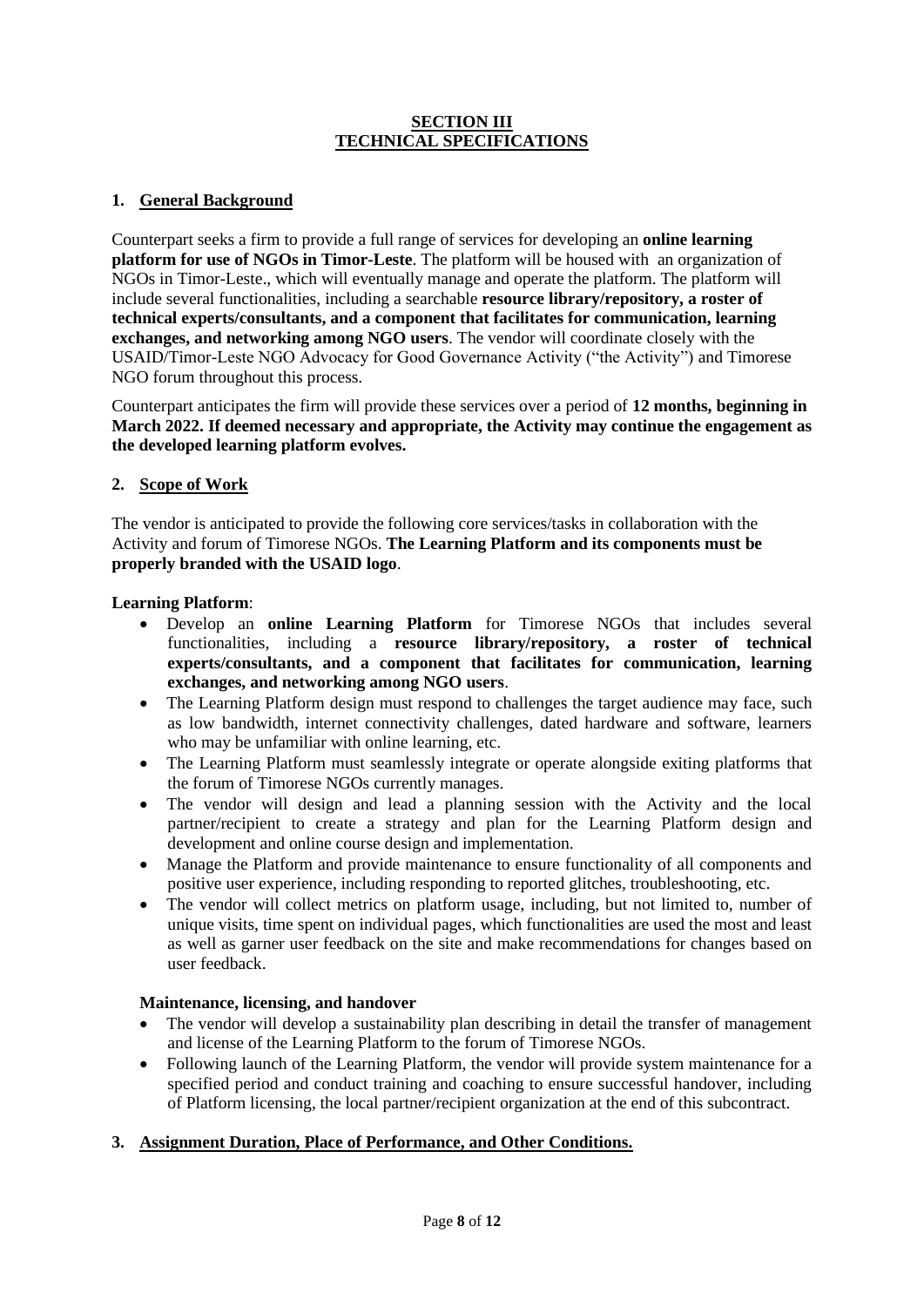As stated above, Counterpart anticipates this engagement will be in place for approximately 12 months, beginning with an intensive period of designing and developing the learning platform and its components in the initial months. The engagement will take place in Dili, Timor-Leste and will require presence in Timor-Leste to provide mentoring and training to the forum of Timorese NGOs. **As Counterpart identifies additional needs for the platform, the Activity will engage the vendor, under a new agreement, to support course content design, development, and facilitation (if needed and appropriate).**

# **4. Expected Results, Deliverables.**

Through this engagement, the vendor will deliver a comprehensive online learning platform that houses e-learning / online training modules and resources relevant to Timorese NGOs and facilitates communication, information exchange, and learning among them. Specific deliverables to this end include:

- 1) Co-creation meeting and report/strategy
- 2) Vendor work plan/timeline
- 3) Draft designs of platform and integral components
- 4) Final designs of platform and integral components
- 5) Sustainability plan describing transfer of management and license of the learning platform to the local forum of Timorese NGOs.
- 6) Platform maintenance and coaching to ensure effective handover of platform and associated licensing to local partner/recipient.

# **5. Evaluation Criteria.**

The award will be made to a responsible offeror whose offer follows the RFP instructions, meets the eligibility requirements, and responds to the following evaluation criteria:

Technical (40 points): Responsiveness to the technical specifications and requirements.

Timeline (20 points): Ability to meet a delivery date to launch the Learning Platform by June 1, 2022.

Experience (30 points): Extent to which offeror has delivered similar services and positive referrals received from former clients.

Price (10 points): The overall cost presented in the offer.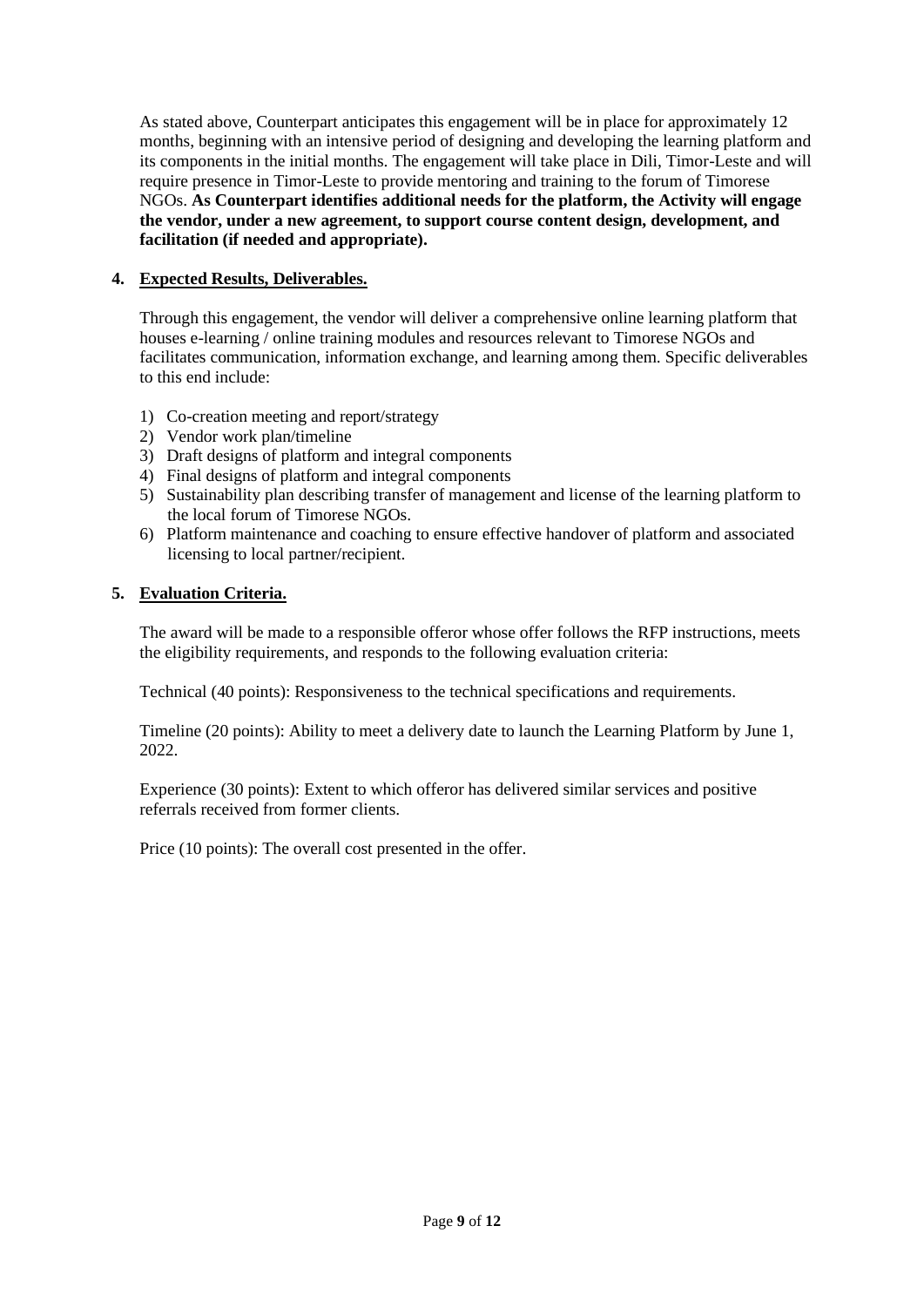# **SECTION IV COVER LETTER**

*(Complete this form with all the requested details and submit it as the first page of your technical proposal, with the documents requested above attached. Ensure that your proposal is authorized in the signature block below. A signature and authorization on this form will confirm that the terms and conditions of this RFP prevail over any attachments. If your proposal is not authorized, it may be rejected.)* 

| Date of Technical Proposal: |  |
|-----------------------------|--|
| RFP Number:                 |  |
| RFP Title:                  |  |

We offer to provide the goods/services described in the Scope of Work, in accordance with the terms and conditions stated in Request for Proposal referenced above. We confirm that we are eligible to participate in public procurement and meet the eligibility criteria specified.

The validity period of our proposal is days/weeks/months from the time and date of the submission deadline.

### Type of Business/Institution *(Check all that apply)*

Offeror certifies that it is: [ ] Non-U.S. Owned/Operated [ ] Government Owned/Operated

(If Non-U.S. Owned/Operated is selected, continue to Anti-Terrorism Certification)

# *OR FOR US ORGANIZATIONS ONLY:*

| [ ] Nonprofit      | $\lceil$ For-Profit | [ ] Government Owned/Operated                                   |
|--------------------|---------------------|-----------------------------------------------------------------|
| [ ] Large Business | [ 1 Small Business  | [ College or University                                         |
| [ 1 Women Owned    |                     | [ ] Small and Disadvantaged Business [ ] Veteran owned Business |

Furthermore, we hereby certify that, to the best of our knowledge and belief:

#### **Representations and Certifications of Compliance:**

The certifier attests to the accuracy of the representations and certifications contained herein.

- 1. Federal Acquisition Regulations (FAR) The offeror certifies that it is familiar with the FAR and is not in violation of any certifications required in the applicable clauses of the FAR, including but not limited to certifications regarding lobbying, kickbacks, equal employment opportunity, affirmative action, and payments to influence federal transactions.
- 2. System for Award Management (formerly the Federal Excluded Parties List) The offeror is not presently debarred, suspended, or determined ineligible for an award of a contract by any federal agency.
- 3. Source and Nationality Requirements Offerors confirm that they are not violating the Source and Nationality requirements established by the U.S. State Department and that the services comply with the Geographic Code and the exclusions for prohibited countries.
- 4. Executive Compensation Certificate FAR 52.204-10 requires Organization X, as prime contractor of U.S. federal government contracts, to report compensation levels of the five most highly compensated subcontractor executives to the Federal Funding Accountability and Transparency Act Sub-Award Report System (FSRS).
- 5. Executive Order on Terrorism Financing The Contractor is aware of and compliant with U.S. Executive Orders and U.S. laws that prohibit transactions with, and the provision of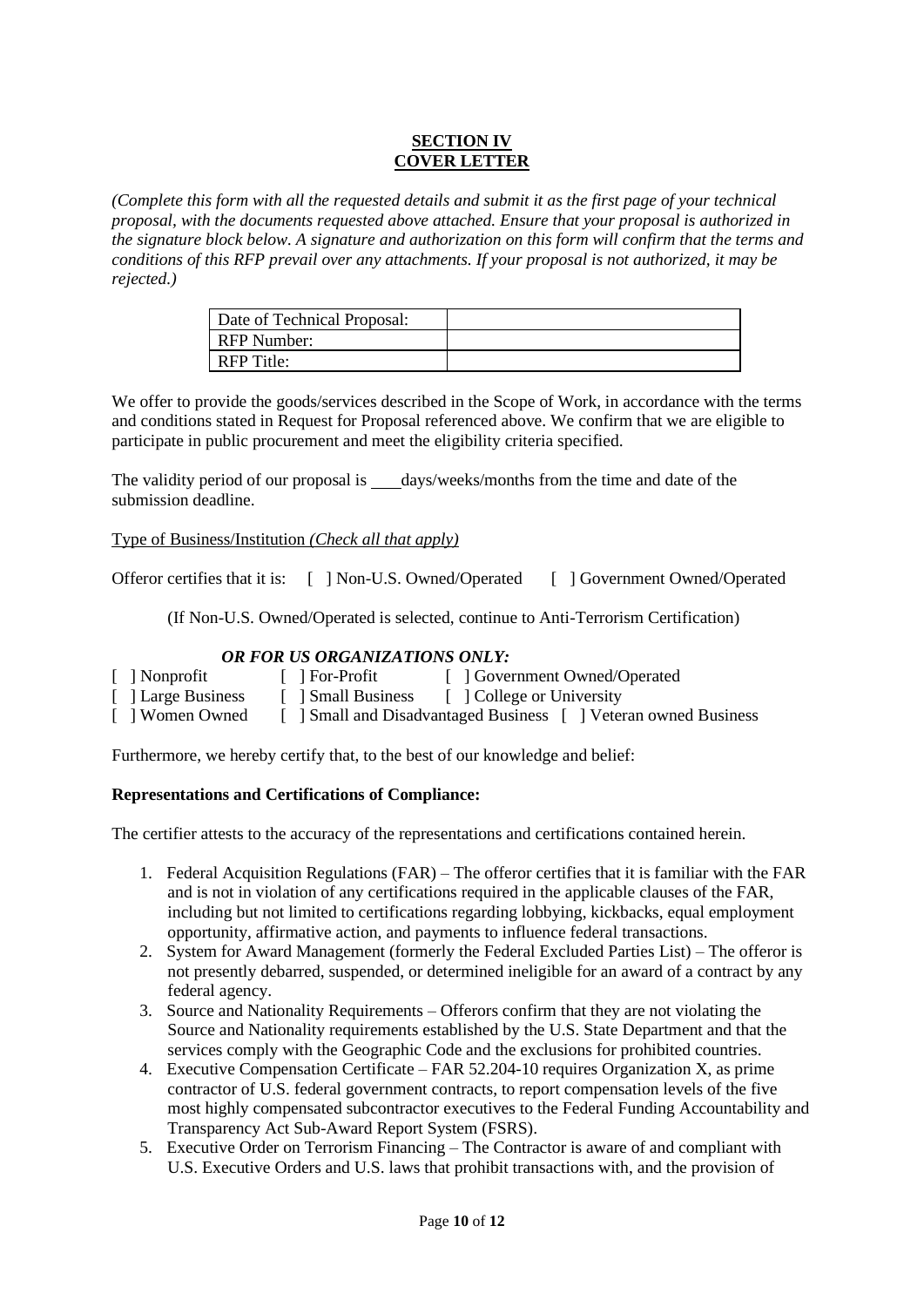resources and support to, individuals and organizations associated with terrorism. The contractor does not engage with, or provide resources or support to, individuals and organizations associated with terrorism. No support or resources are or will be provided to individuals or entities that appear on the Specially Designated Nationals and Blocked persons List maintained by the US Treasury (online at [www.SAM.gov\)](http://www.sam.gov/) or the United Nations Security Designation List (online at: http://www.un.org/sc/committees/1267/aq\_sanctions\_list.shtml). This provision must be included in all subcontracts/sub awards issued under this Contract.

- 6. Trafficking of Persons The Contractor may not traffic in persons (as defined in the Protocol to Prevent, Suppress, and Punish Trafficking of persons, especially Women and Children, supplementing the UN Convention against Transnational Organized Crime), procure commercial sex acts, or use forced labor during the period of this award.
- 7. Certification and Disclosure Regarding Payment to Influence Certain Federal Transactions The offeror certifies that it currently is and will remain in compliance with FAR 52.203-11.
- 8. Organizational Conflict of Interest The offeror certifies that it is not aware of any information bearing on the existence of any potential organizational conflict of interest. The offeror further certifies that if the offeror becomes aware of information bearing on whether a potential conflict may exist, that offeror shall immediately provide Organization X with a disclosure statement describing this information (see FAR Part 9.5).
- 9. Business Size and Classification The offeror certifies that it has accurately and completely identified its business size and classification herein in accordance with the definitions and requirements set forth in FAR Part 19, Small Business Programs.
- 10. Prohibition of Segregated Facilities Offeror certifies that it is compliant with FAR 52.222- 21.
- 11. Equal Opportunity The offeror certifies that it does not discriminate against any employee or applicant for employment because of age, sex, religion, handicap, race, creed, color, or national origin.
- 12. Labor Laws The offeror certifies that it is in compliance with all labor laws.
- 13. Employee Compliance The offeror warrants that it will require all employees, entities, and individuals providing services in connection with the performance of a Organization X Subcontract to comply with the provisions of the resulting subcontract and with all federal, state, and local laws and regulations in connection with the work associated therein.
- 14. All known close, familial, or financial relationships with any **Counterpart** or **USAID/Timor-Leste NGO Advocacy for Good Governance Activity** staff members will be reported and documented in accordance with FAR Part 9.5. Any Counterpart or USAID/Timor-Leste NGO Advocacy for Good Governance Activity staff members with an existing close, familial, or financial relationship to the bidder will be recused from participating in the evaluation and selection process to assure that no conflict of interest is present and all bidders receive equal and fair treatment;
- 15. We have no close, familial, or financial relationships with any other offerors submitting proposals in response to the above-referenced RFP; and
- 16. The prices in our offer have been arrived at independently, without any consultation, communication, or agreement with any other offeror or competitor for the purpose of restricting competition.
- 17. All information in our proposal and all supporting documentation is authentic and accurate.
- 18. We understand and agree to Counterpart' prohibitions against fraud, bribery, and kickbacks.

We hereby certify that the enclosed representations, certifications, and other statements are accurate, current, and complete. The undersigned declares s/he is authorized to sign on behalf of the company listed below and to bind the company to all conditions and provisions stated in the RFP document including attachments from Counterpart.

Authorized Signature: